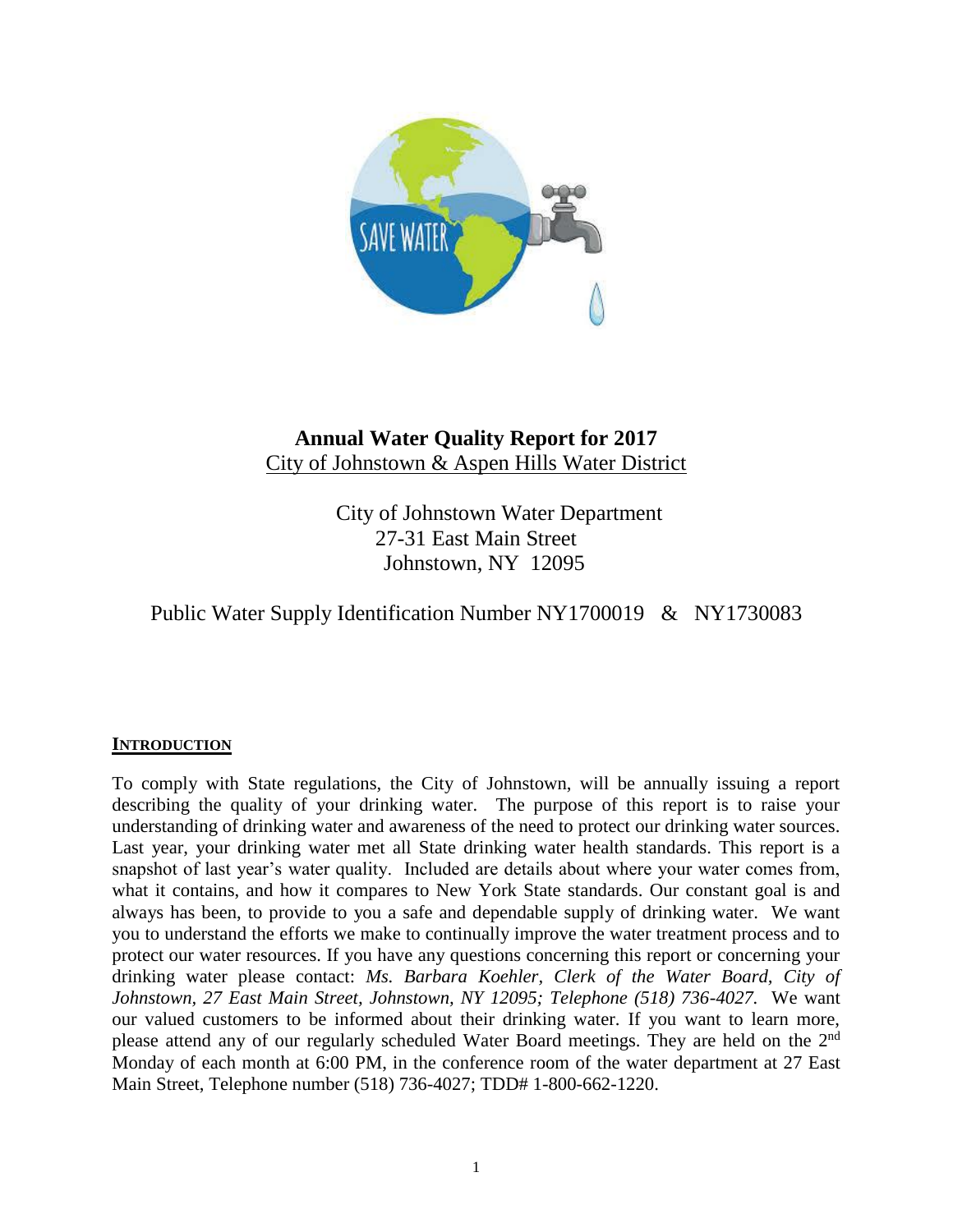### **WHERE DOES OUR WATER COME FROM?**

The City of Johnstown operates two slow sand filtration plants. The plants are located at Christman and Cork Center. Our source of water is located west of the City, in the Town of Johnstown and is comprised of three reservoirs:

- 1) Christman Reservoir with a 10,000,000 gallon capacity;
- 2) Cork Center Reservoir with a 140,000,000 gallon capacity;
- 3) Larabee Reservoir with a 40,000,000 gallon capacity.

The three reservoirs have a combined storage capacity of 200,000,000 gallons surrounded by a 2,000 acre watershed. From the reservoirs the water flows by gravity feed to each of the slow sand filtration plants. The combined filtration capacity, for both plants, is 4,500,000 gallons of water per day. The water is filtered through sand to remove any small particles and then disinfected with chlorine to protect against contamination from harmful bacteria and other organisms. We have 100,000 gallon clearwell at the Christman Treatment Plant and a 500,000 gallon clearwell at the Cork Center Treatment Plant. The clearwells provide storage capacity and additional contact time for disinfection. Water flows from the clearwells to a 2,500,000 gallon regulating clearwell at Maylanders in the northern part of the city. This allows us to store water and to provide adequate fire protection. The water is also chlorinated as it leaves this reservoir.

In general, the sources of drinking water (both tap water and bottled water) include rivers, lakes, streams, ponds, reservoirs, springs and wells. As water travels over the surface of the land or through the ground, it dissolves naturally-occurring minerals and in some cases, radioactive material, and can pick up substances resulting from the presence of animals or from human activities. Contaminants that may be present in source water include microbial contaminants; inorganic contaminants; pesticides and herbicides; organic chemical contaminants; and radioactive contaminants. In order to ensure that tap water is safe to drink, the State and EPA prescribe regulations, which limit the amount of certain contaminants in water, provided by public water systems. The State Health Department's and the FDA's regulations establish limits for contaminants in bottled water which must provide the same protection for public health.

# **FACTS AND FIGURES**

The City of Johnstown provides water through 3,500 service connections to a population of approximately 8,743 people and to the residents of the Aspen Hills Water District. Our average daily demand is 1,865,425 gallons of water. In 2017 we treated 686,098,000 gallons of water between the Christman Plant and Cork Plant. A total of 585,360,390 gallons was billed to customers. As a result, a total of 100,737,610 gallons of water (or 14.5%) was lost in the transmission and distribution system. This can be attributed to water usage for fire protection, flushing and leaks.

The City bills each and every water customer semi-annually based on water meter usage. Large Industrial users are billed monthly based on water meter usage. The following rates apply to all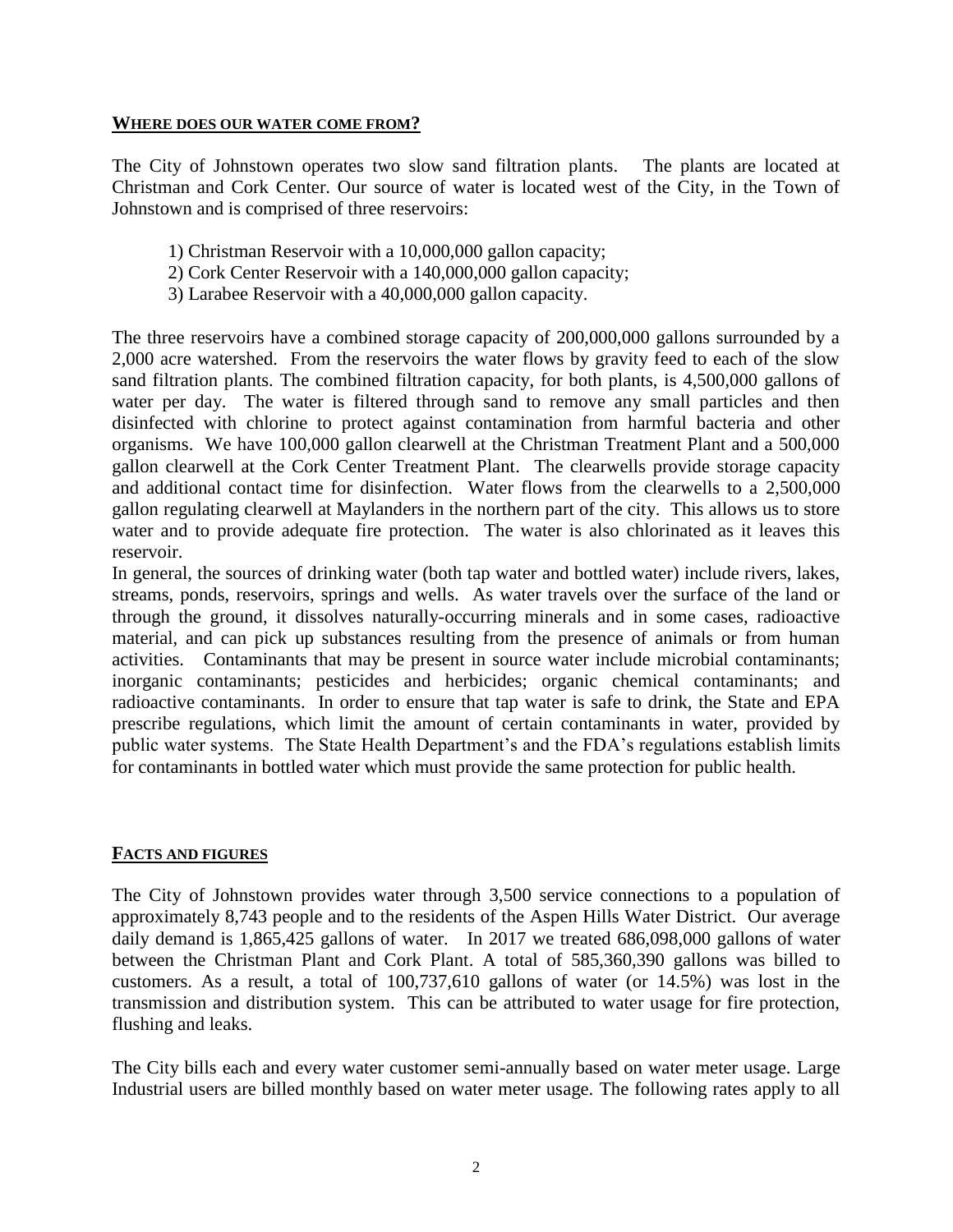customers every six months (or monthly if Industrial customer). A minimum bill of \$55.60 is charged for the first 2,000 cubic feet. Rates are as follows: \$2.78 per 100 cubic feet (748 gallons) for the first 200,000 cubic feet and \$2.05 per 100 cubic feet for all water used after 200,000 cubic feet for the remaining six months. The annual charge per average resident user is \$260.00.

### **ARE THERE CONTAMINANTS IN OUR DRINKING WATER?**

In accordance with State regulations, the City of Johnstown routinely monitors your drinking water for numerous contaminants. We test your drinking water for inorganic contaminants, radiological contaminants, lead and copper, nitrate, volatile organic contaminants, and synthetic organic contaminants. In addition, we test 10 samples for coliform bacteria each month and chlorine, turbidity and pH once a day. The tables presented on page 2 depict which contaminants were detected in your drinking water. The state allows us to monitor for certain contaminants less than once per year because the concentrations of these contaminants are not expected to vary significantly from year to year. Some of the data, though representative of the water quality, is more than one year old. For a listing of the parameters we analyzed that were not detected along with the frequency of testing for compliance with the NYS Sanitary Code, see Appendix A.

It should be noted that all drinking water, including bottled drinking water, may be reasonably expected to contain at least small amounts of some contaminants. The presence of contaminants does not necessarily pose a health risk. More information about contaminants and potential health effects can be obtained by calling the EPA's Safe Drinking Water Hotline (800-426-4791) or the New York State Department of Health, Herkimer District Office at (315) 866-6879.

# **WHAT DOES THIS INFORMATION MEAN?**

As you can see by the table on page 4, our system had no violations. We have learned through our monitoring and testing that some constituents have been detected; however, these compounds were detected below New York State requirements. MCL's are set at very stringent levels. To understand the possible health effects described for many regulated constituents, a person would have to drink 2 liters of water every day at the MCL level for a lifetime to have a one-in-a-million chance of having the described health effect.

#### **IS OUR WATER SYSTEM MEETING OTHER RULES THAT GOVERN OPERATIONS?**

During 2017, our system was in compliance with applicable State drinking water operating, monitoring and reporting requirements.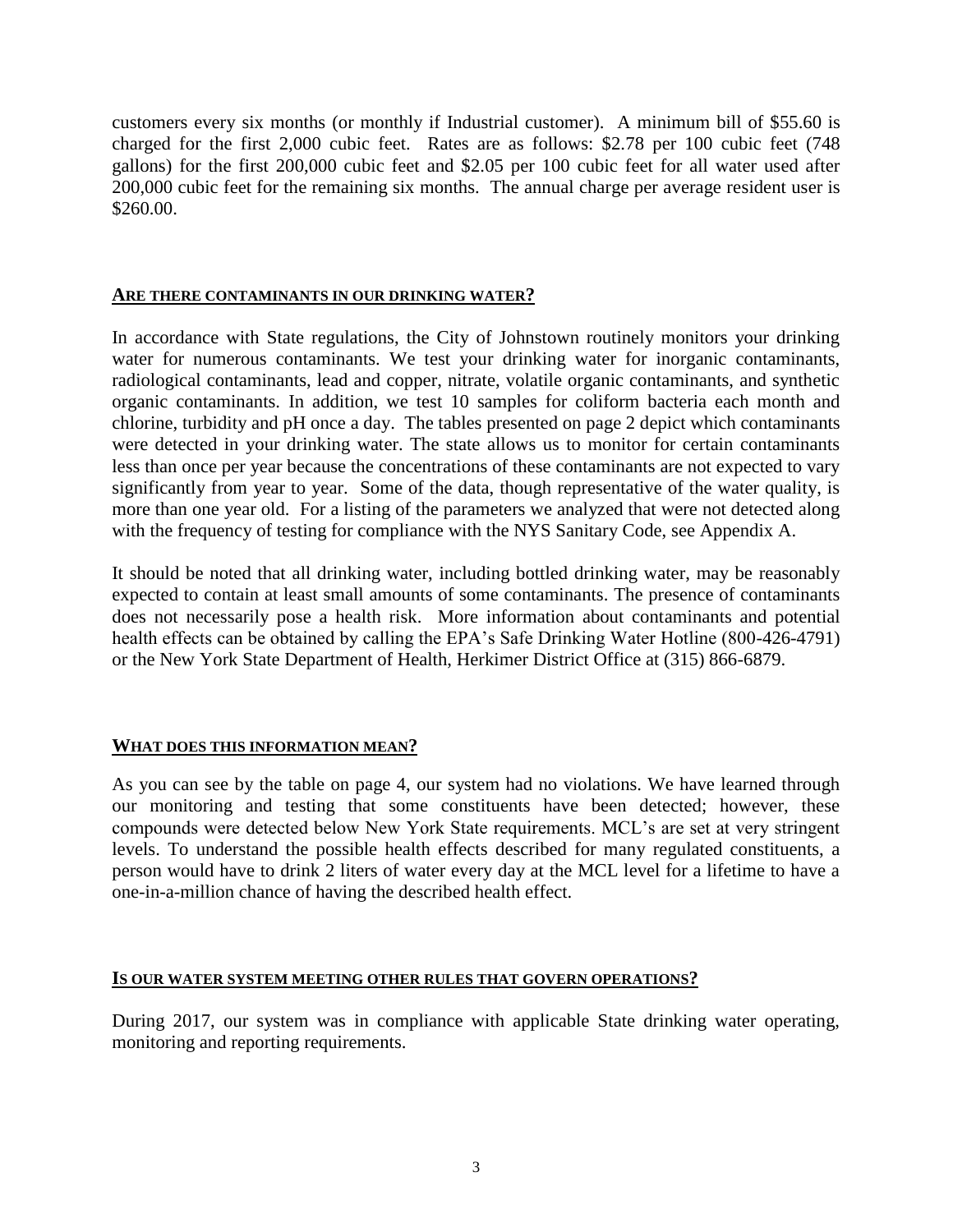### **DO I NEED TO TAKE SPECIAL PRECAUTIONS?**

Although our drinking water met or exceeded state and federal regulations, some people may be more vulnerable to disease causing microorganisms or pathogens in drinking water than the general population. Immuno-compromised persons such as persons with cancer undergoing chemotherapy, persons who have undergone organ transplants, people with HIV/AIDS or other immune system disorders, some elderly, and infants can be particularly at risk from infections. These people should seek from their health care provider about their drinking water. EPA/CDC guidelines on appropriate means to lessen the risk of infection by Cryptosporidium, Giardia and other microbiological pathogens are available from the Safe Drinking Water Hotline (800-426- 4791).

# **WHAT IS THE SOURCE WATER ASSESSMENT PROGRAM (SWAP)?**

To emphasize the protection of surface and ground water sources used for public drinking water; Congress amended the Safe Drinking Water Act (SDWA) in 1996. The amendments require that New York State Department of Health's Bureau of Public Water Supply Protection is responsible for ensuring that source water assessments are completed for all of New York's public water systems.

A source water assessment provides information on the potential contaminant threats to public drinking water sources:

- each source water assessment will: determine where water used for public drinking water comes from (delineate the source areas)
- Inventory potential sources of contamination that may impact public drinking water sources
- Assess the likelihood of a source water area becoming potential contaminated

A SWAP summary for our water supply has not been completed by NYSDOH at this time. It will be presented in next year's report.

#### **INFORMATION ON LEAD**

If present, elevated levels of lead can cause serious health problems, especially for pregnant women and young children. Lead in drinking water is primarily from materials and components associated with service lines and home plumbing. The City of Johnstown is responsible for providing high quality drinking water, but cannot control the variety of materials used in plumbing components. When your water has been sitting for several hours, you can minimize the potential for lead exposure by flushing your tap for 30 seconds to 2 minutes before using water for drinking or cooking. If you are concerned about lead in your water, you may wish to have your water tested. Information on lead in drinking water, testing methods, and steps you can take to minimize exposure is available from the Safe Drinking Water Hotline or at *<http://www.epa.gov/safewater/lead>*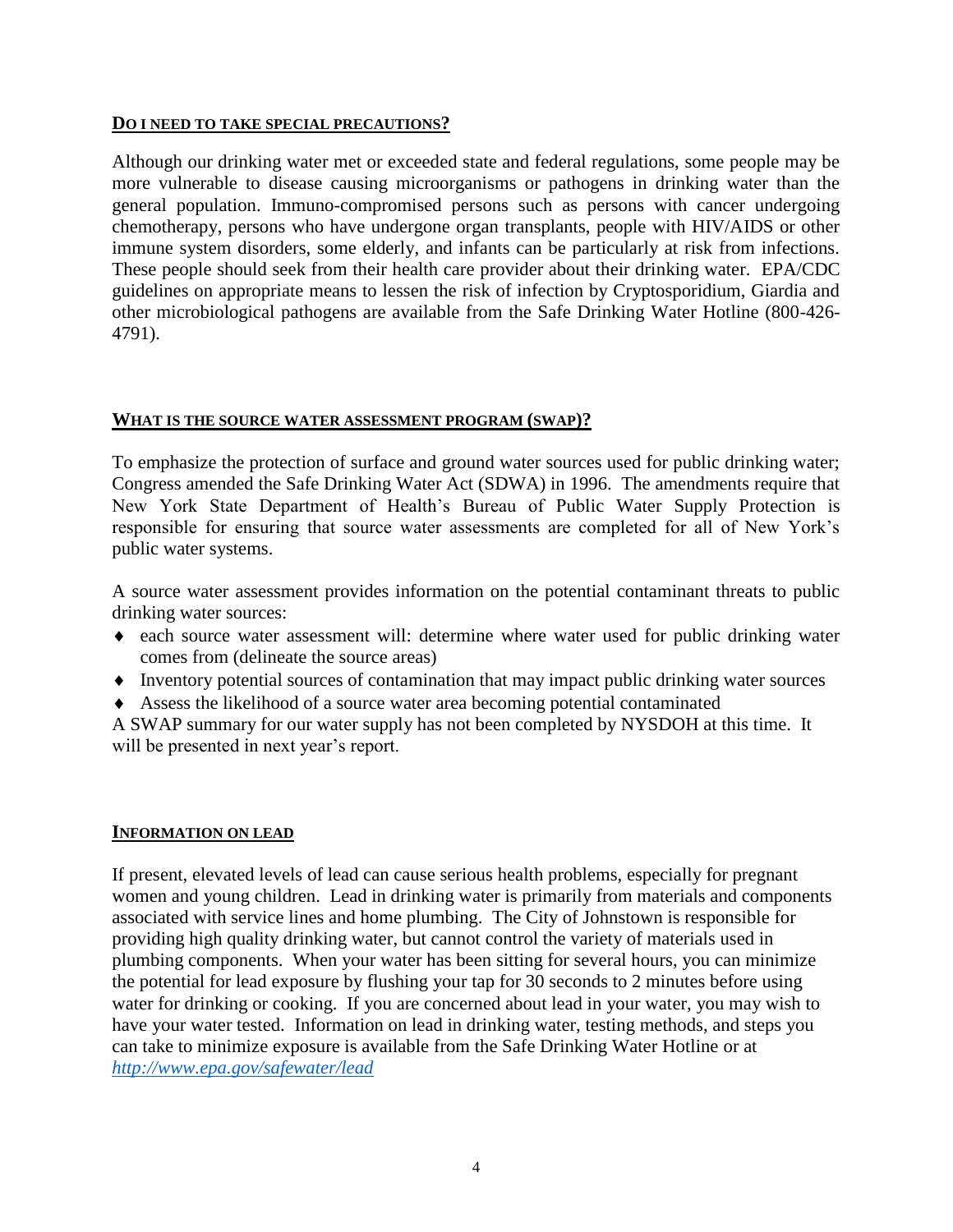### **WATER CONSERVATION TIPS**

The City of Johnstown encourages water conservation. There are a lot of things you can do to conserve water in your own home. Conservation tips include:

- *Use water saving showerheads*
- *Repair all leaks in your plumbing system*
- *Water your lawn sparingly in the early morning or in the late evening*
- *Do only full loads of wash and dishes*
- *Wash your car with a bucket and hose with a nozzle*
- *Don't cut the lawn too short; longer grass saves water*

# **CAPITAL IMPROVEMENTS**

In 2017 we completed or started the following projects:

Completed Phase I of II at Cork Center storage reservoir dam upgrade.

In 2018 we completed or started the following projects:

♦ Complete Phase II the spillway upgrade

# **CLOSING**

Thank you for allowing us to continue providing your family with clean, quality water this year. In order to maintain a safe and dependable water supply we sometimes need to make improvements that will benefit our customers. We ask that all our customers help us protect our water sources, which are the heart of our community. Please call our office if you have questions.

The City of Johnstown is an equal opportunity provider and employer. Discrimination is prohibited by Federal Law. Complaints of discrimination may be filed with USDA, Director, Office of Civil Rights Room 326-W, Whitten Building,  $14<sup>th</sup>$  and Independence Ave., SW, Washington, DC 20250-9410.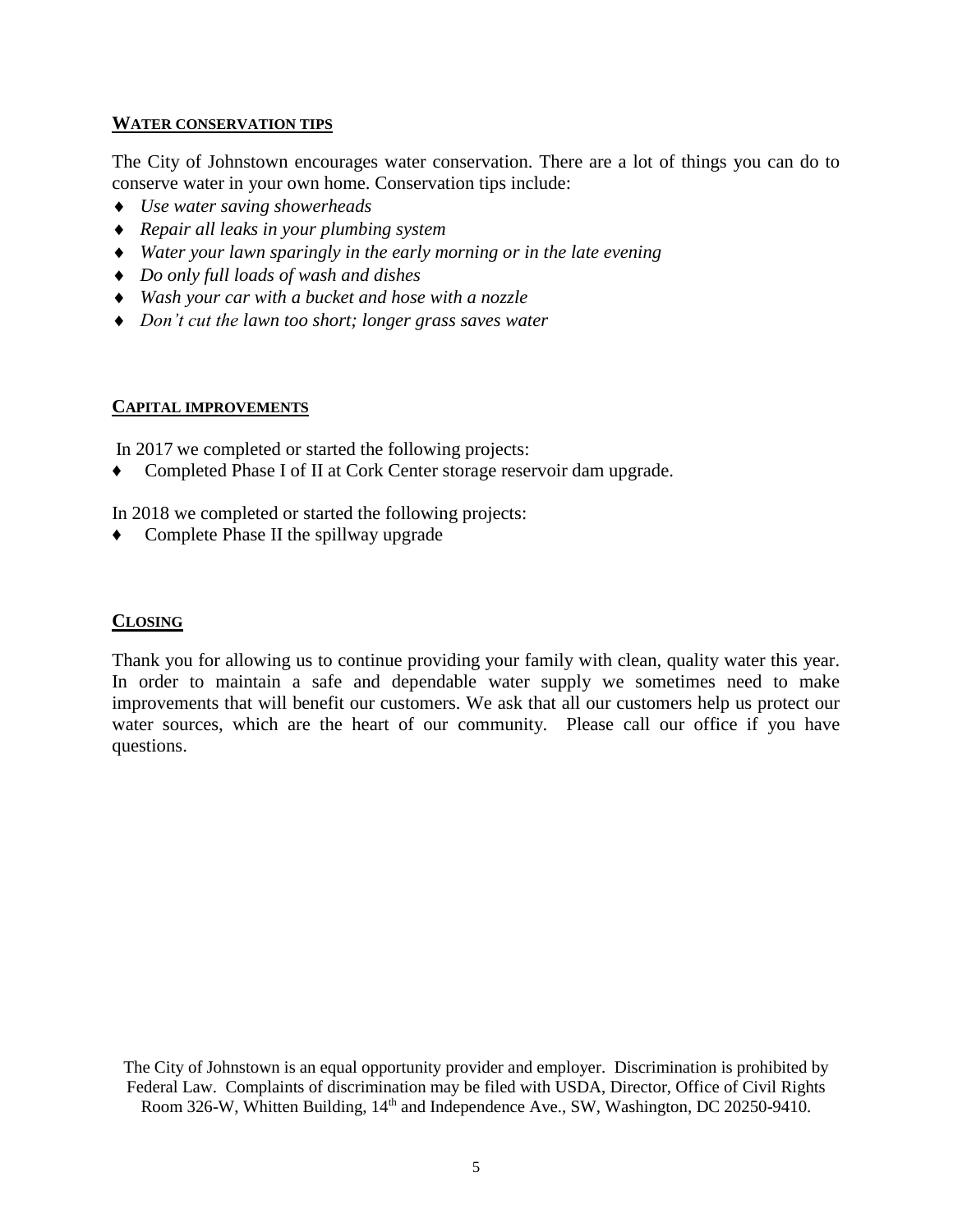| <b>CITY OF JOHNSTOWN TEST RESULTS</b><br><b>Public Water Supply Identification Number NY1700019</b>                                                                                                            |             |                       |             |              |                    |                                                                  |  |  |  |  |
|----------------------------------------------------------------------------------------------------------------------------------------------------------------------------------------------------------------|-------------|-----------------------|-------------|--------------|--------------------|------------------------------------------------------------------|--|--|--|--|
| Contaminant                                                                                                                                                                                                    | Violation   | Level                 | Unit        | <b>MCLG</b>  | MCL                | Likely Source of Contamination                                   |  |  |  |  |
|                                                                                                                                                                                                                | Y/N         | Detected              | Measurement |              |                    |                                                                  |  |  |  |  |
| <b>Microbiological Contaminants</b>                                                                                                                                                                            |             |                       |             |              |                    |                                                                  |  |  |  |  |
| Turbidity <sup>2</sup> (from 10/23/17 Cork Center)                                                                                                                                                             |             | 0.193                 |             | N/A          | $TT=5 NTU$         |                                                                  |  |  |  |  |
|                                                                                                                                                                                                                | N           | 100                   | <b>NTU</b>  |              |                    |                                                                  |  |  |  |  |
| Turbidity (from 3/9/17 Christman Filtration Plant)                                                                                                                                                             | N           | 0.238                 | <b>NTU</b>  | N/A          | $TT = %$ samples   |                                                                  |  |  |  |  |
|                                                                                                                                                                                                                |             |                       |             |              | < 1.0              |                                                                  |  |  |  |  |
|                                                                                                                                                                                                                |             | 100%                  |             |              |                    |                                                                  |  |  |  |  |
| Total Coliform (sample from 6/20/17)                                                                                                                                                                           | N           | 1 positive            | N/A         | $\Omega$     | 2 or more positive | Naturally present in the environment                             |  |  |  |  |
|                                                                                                                                                                                                                |             | sample                |             |              | samples in 1       |                                                                  |  |  |  |  |
|                                                                                                                                                                                                                |             |                       |             |              | month              |                                                                  |  |  |  |  |
| Inorganic Contaminants (Sample data from 2/14/17 unless otherwise noted Results in Bold are from Christman Plant those in plain type are from Cork, when only one value<br>Values are the same at both plants) |             |                       |             |              |                    |                                                                  |  |  |  |  |
| Barium                                                                                                                                                                                                         | $\mathbf N$ | $\overline{5.5}$ -6.7 |             | 2000         | 2000               | Naturally Occurring                                              |  |  |  |  |
| Chloride                                                                                                                                                                                                       | $\mathbf N$ | $5.3 - 17.5$          | ppm         | N/A          | 250                | Naturally occurring or indicative of road salt                   |  |  |  |  |
|                                                                                                                                                                                                                |             |                       |             |              |                    | contamination.                                                   |  |  |  |  |
| Copper (Johnstown samples from 8/25-29/17)                                                                                                                                                                     | N           | 790 <sup>2</sup>      | ppb         | 1300         | 1300               | Corrosion of household plumbing systems;                         |  |  |  |  |
|                                                                                                                                                                                                                |             | ND-1440               |             |              |                    | erosion of natural deposits; leaching from wood                  |  |  |  |  |
|                                                                                                                                                                                                                |             |                       |             |              |                    | preservatives                                                    |  |  |  |  |
| Iron                                                                                                                                                                                                           | $\mathbf N$ | 28-73                 | ppb         | N/A          | 300                | Naturally Occurring                                              |  |  |  |  |
| Manganese                                                                                                                                                                                                      | N           | $ND-2.1$              | ppb         | N/A          | 300                | Naturally Occurring                                              |  |  |  |  |
| Lead (Johnstown samples from 8/25-29/17)                                                                                                                                                                       | $\mathbf N$ | 3 <sup>3</sup>        | ppb         | $\Omega$     | 15                 | Corrosion of household plumbing systems;                         |  |  |  |  |
|                                                                                                                                                                                                                |             | $ND-6$                |             |              |                    | erosion of natural deposits;                                     |  |  |  |  |
| pH                                                                                                                                                                                                             | N           | $7.8 - 7.6$           | units       |              | $6.5 - 8.5$        |                                                                  |  |  |  |  |
| Sodium <sup>4</sup>                                                                                                                                                                                            | N           | $2.9 - 8.5$           | ppm         | N/A          | N/A                | Naturally occurring; Road salt; Water softeners;<br>Animal waste |  |  |  |  |
| Sulfate                                                                                                                                                                                                        | N           | $5.3 - 5.5$           | ppm         | N/A          | 250                | Naturally Occurring                                              |  |  |  |  |
| Zinc                                                                                                                                                                                                           | N           | $26 - 16$             | ppb         | N/A          | 5000               | Naturally Occurring                                              |  |  |  |  |
| Stage 2 Disinfection Byproducts (Quarterly samples from (2/14/17, 5/9/17, 8/8/17 & 11/14/17)                                                                                                                   |             |                       |             |              |                    |                                                                  |  |  |  |  |
| Stage 2 Haloacetic Acids (HAA5) (average) <sup>6</sup>                                                                                                                                                         | N           | 58.4                  | ppb         | N/A          | 60                 | By-product of drinking water chlorination                        |  |  |  |  |
| Range of Values for HAA5                                                                                                                                                                                       |             | 21.5-93.1             |             |              |                    |                                                                  |  |  |  |  |
| Stage 2 Haloacetic Acids (HAA5 (Aspen Hills WD)                                                                                                                                                                | N           | 42.3                  | ppb         | N/A          |                    | By-product of drinking water chlorination                        |  |  |  |  |
| sample from 8/8/17                                                                                                                                                                                             |             |                       |             |              |                    |                                                                  |  |  |  |  |
| Stage 2 Total Trihalomethanes (TTHM) (average) <sup>5</sup>                                                                                                                                                    | $\mathbf N$ | 51.9                  | ppb         | $\Omega$     | 80                 | By-product of drinking water chlorination                        |  |  |  |  |
| Range of values for TTHM                                                                                                                                                                                       |             | 26.2-85.5             |             |              |                    |                                                                  |  |  |  |  |
| Stage 2 Total Trihalomethanes (TTHM)                                                                                                                                                                           | N           | 43.2                  | ppb         | $\Omega$     | 80                 | By-product of drinking water chlorination                        |  |  |  |  |
| (Aspen Hills WD) sample from 8/8/17                                                                                                                                                                            |             |                       |             |              |                    |                                                                  |  |  |  |  |
| Chlorine Residual (average)                                                                                                                                                                                    | N           | 1.2<br>$0.3 - 1.8$    | ppm         | <b>MRDLG</b> | <b>MRDL</b>        | Used in the treatment and disinfection of<br>drinking water      |  |  |  |  |
| (range)                                                                                                                                                                                                        |             |                       |             | N/A          | $\overline{4}$     |                                                                  |  |  |  |  |

**FOOTNOTES-**

1. Turbidity is a measure of the cloudiness of the water. We monitor it because it is a good indicator of the effectiveness of our filtration system. Level detected

 represents the highest level detected. State regulations require that turbidity must always be less than or equal to 5.0 NTU. The regulations require that 95% of the turbidity samples collected have measurements below 1.0 NTU.<br>
The level presented represents the  $90<sup>th</sup>$  percenti

2. The level presented represents the 90<sup>th</sup> percentile of 20 test sites. The action level for copper was exceeded at 2 of the 20 sites tested.<br>3. The level presented represents the 90<sup>th</sup> percentile of 20 test sites. The

The level presented represents the 90<sup>th</sup> percentile of 20 test sites. The action level for lead was not exceeded at any of the 20 sites tested.

4. Water containing more than 20 ppm should not be consumed by persons on severely restricted sodium diets.

5. The average is based on a Locational Running Annual Average (LRAA). The average shown represents the highest LRAA for the 4 quarters in 2017. The highest HAA5 & TTHM LRAA was in the  $4<sup>th</sup>$  quarter.

*Non-Detects (ND)* - laboratory analysis indicates that the constituent is not present.

*Parts per million (ppm) or Milligrams per liter (mg/l)* - one part per million corresponds to one minute in two years or a single penny in \$10,000.

*Parts per billion (ppb) or Micrograms per liter* - one part per billion corresponds to one minute in 2,000 years, or a single penny in \$10,000,000.

*Nephelometric Turbidity Unit (NTU)* - nephelometric turbidity unit is a measure of the clarity of water. Turbidity in excess of 5 NTU is just noticeable to the average person.

*90<sup>h</sup>* Percentile Value- The values reported for lead and copper represent the 90<sup>th</sup> percentile. A percentile is a value on a scale of 100 that indicates the percent of a distribution that is equal to or below it. The 90<sup>th</sup> percentile is equal to or greater than 90% of the lead and copper values detected at your water system

*Treatment Technique (TT)* -A treatment technique is a required process intended to reduce the level of a contaminant in drinking water.

*Maximum Contaminant Level* - The "Maximum Allowed" (MCL) is the highest level of a contaminant that is allowed in drinking water. MCLs are set as close to the MCLGs as feasible using the best available treatment technology.

*Maximum Contaminant Level Goal* - The "Goal" (MCLG) is the level of a contaminant in drinking water below which there is no known or expected risk to health. MCLGs allow for a margin of safety.

*Maximum Residual Disinfectant Level* (MRDL): The highest level of a disinfectant allowed in drinking water. There is convincing evidence that addition of a disinfectant is necessary for control of microbial contaminants.

*Maximum Residual Disinfectant Level Goal* (MRDLG): The level of a drinking water disinfectant below which there is no known or expected risk to health. MRDLGs do not reflect the benefits of the use of disinfectants to control microbial contamination

*Locational Running Annual Average* (LRAA) - The LRAA is calculated by taking the average of the four most recent samples collected at each individual site.

N/A-not applicable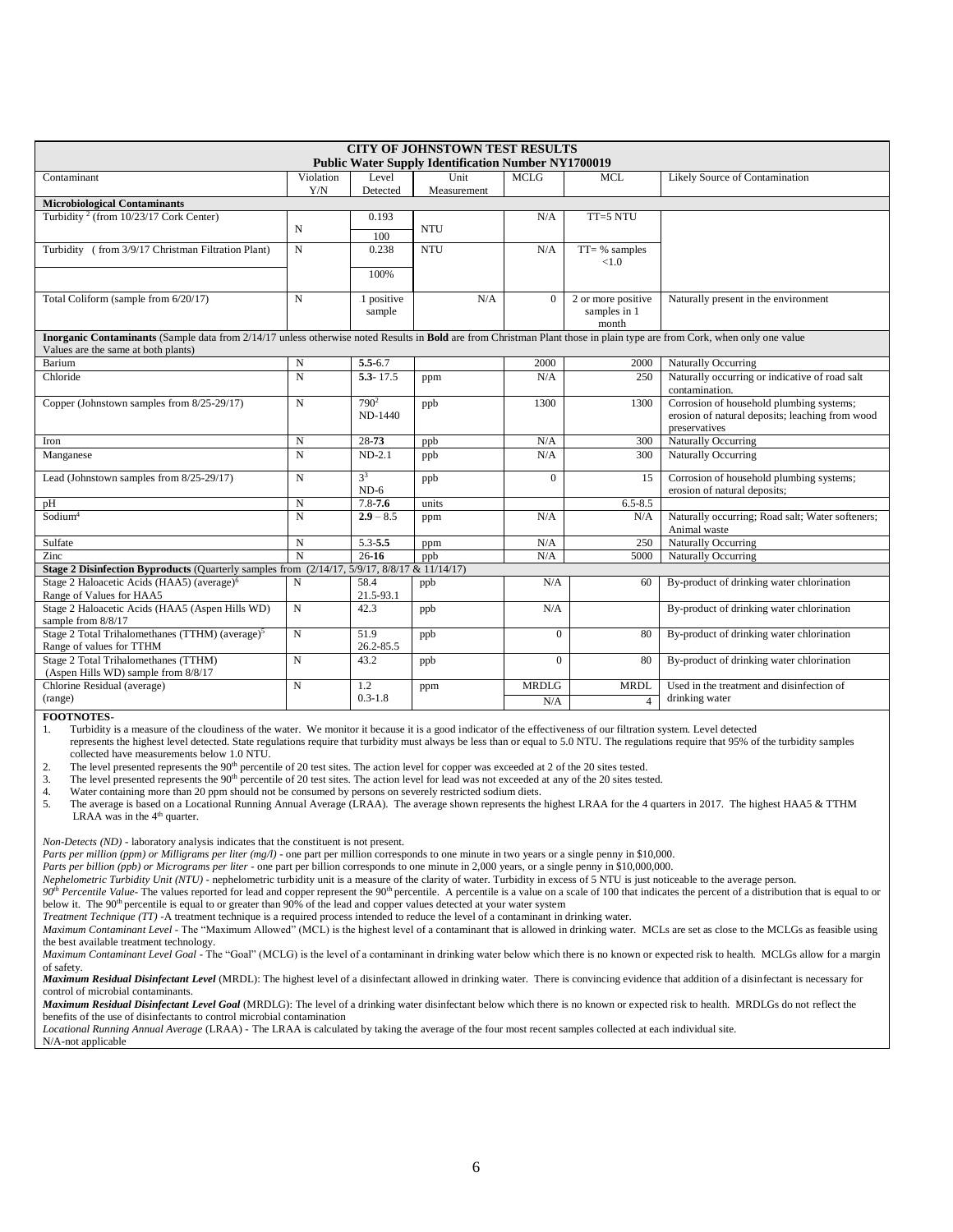|                                                               |                                                  | CITY OF JOHNSTOWN TEST RESULTS<br><b>Public Water Supply Identification Number NY1700019</b>  |                                    |                                       |  |
|---------------------------------------------------------------|--------------------------------------------------|-----------------------------------------------------------------------------------------------|------------------------------------|---------------------------------------|--|
| <b>CONTAMINANT</b>                                            | <b>MONITORING</b><br><b>FREQUENCY</b>            | <b>CONTAMINANT</b>                                                                            | <b>CONTAMINANT</b>                 | <b>MONITORING</b><br><b>FREQUENCY</b> |  |
| Asbestos                                                      | Every 9 years                                    | <b>POC's (Volatile Organic Compounds)</b>                                                     |                                    |                                       |  |
|                                                               | Sample from 5/22/13                              | Benzene                                                                                       | Trans-1,3-Dichloropropene          |                                       |  |
| Antimony                                                      | Monitoring requirement is                        | Bromobenzene                                                                                  | Ethylbenzene                       | Monitoring                            |  |
| Arsenic                                                       | one sample annually                              | Bromochloromethane                                                                            | Hexachlorobutadiene                | requirement is<br>one sample          |  |
|                                                               |                                                  | Bromomethane                                                                                  | Isopropylbenzene                   | annually.                             |  |
| Beryllium                                                     |                                                  | N-Butylbenzene                                                                                | p-Isopropyltoluene                 | Sample results                        |  |
| Cadmium                                                       | Sample results from<br>2/14/17                   | sec-Butylbenzene                                                                              | Methylene Chloride                 |                                       |  |
| Chromium                                                      |                                                  | Tert-Butylbenzene                                                                             | n-Propylbenzene                    | from $2/14/17$                        |  |
| Cyanide                                                       | <b>NON DETECT</b>                                | Carbon Tetrachloride                                                                          | Styrene                            |                                       |  |
| Mercury                                                       |                                                  | Chlorobenzene                                                                                 | 1,1,1,2-Tetrachloroethane          |                                       |  |
| Nickel                                                        |                                                  | 2-Chlorotoluene                                                                               | 1,1,2,2-Tetrachloroethane          |                                       |  |
| Selenium                                                      |                                                  | 4-Chlorotoluene                                                                               | Tetrachloroethene                  |                                       |  |
| Thalium                                                       |                                                  | Dibromethane                                                                                  | Toluene                            |                                       |  |
| Fluoride                                                      |                                                  | 1,2-Dichlorobenzene                                                                           | 1,2,3-Trichlorobenzene             |                                       |  |
|                                                               |                                                  | 1.3-Dichlorobenzene                                                                           | 1,2,4-Trichlorobenzene             | <b>NON DETECT</b>                     |  |
|                                                               |                                                  |                                                                                               |                                    |                                       |  |
|                                                               |                                                  | 1.4-Dichlorobenzene                                                                           | 1,1,1-Trichloroethane              |                                       |  |
|                                                               |                                                  | Dichlordifluoromethane                                                                        | 1,1,2-Trichloroethane              |                                       |  |
|                                                               |                                                  | 1,1-Dichloroethane                                                                            | Trichloroethene                    |                                       |  |
| Color                                                         |                                                  | 1,2-Dichloroethane                                                                            | Trichlorofluoromethane             |                                       |  |
|                                                               | Monitoring requirement is<br>at State discretion | 1.1 Dichloroethene                                                                            | 1,2,3-Trichloropropane             |                                       |  |
| Manganese*                                                    |                                                  | cis-1,2 Dichloroethene                                                                        | 1,2,4-Trimethylbenzene             |                                       |  |
| Nitrate                                                       | Sample results from                              | Trans-1,2-Dichloroethene                                                                      | 1,3,5-Trimethylbenzene             |                                       |  |
| Odor                                                          | 2/14/17                                          | 1,2 Dichloropropane                                                                           | m-Xylene                           |                                       |  |
| Silver                                                        |                                                  | 1,3 Dichloropropane                                                                           | o-Xylene                           |                                       |  |
| Zinc                                                          | *Christman only                                  | 2,2 Dichloropropane                                                                           | p-Xylene                           |                                       |  |
| <b>NON DETECT</b>                                             |                                                  | 1,1 Dichloropropene                                                                           | Vinyl Chloride                     |                                       |  |
|                                                               |                                                  | Cis-1,3-Dichloropropene                                                                       |                                    |                                       |  |
|                                                               |                                                  |                                                                                               |                                    |                                       |  |
|                                                               |                                                  | E. coli                                                                                       |                                    | Monitoring is 10                      |  |
|                                                               |                                                  |                                                                                               | samples/month<br><b>NON DETECT</b> |                                       |  |
|                                                               |                                                  | <b>Radiological Parameters</b>                                                                |                                    |                                       |  |
|                                                               |                                                  | Gross Beta particle activity                                                                  |                                    | requirement is                        |  |
|                                                               |                                                  | Radium 226 & 228                                                                              | Sample from 10/16/17<br>N/A        | one sample every<br>6 years           |  |
|                                                               |                                                  |                                                                                               |                                    | Samples from                          |  |
|                                                               |                                                  |                                                                                               |                                    | 2008                                  |  |
|                                                               |                                                  |                                                                                               |                                    | <b>NON DETECT</b>                     |  |
|                                                               |                                                  | Regulated & Unregulated Synthetic Organic Chemicals<br>Synthetic Organic Chemicals (Group II) |                                    |                                       |  |
| Synthetic Organic Chemicals (Group I)<br>Aldicarb<br>Alachlor |                                                  | Aldrin                                                                                        | Benzo(a)pyrene                     | Monitoring                            |  |
| Aldicarb Sulfoxide                                            | Aldicarb Sulfone                                 | Butachlor                                                                                     | Carbaryl                           | requirement is                        |  |
| Atrazine                                                      | Carbofuran                                       | Dalapon                                                                                       | Di(2-ethylhexyl)adipate            | every 18 months                       |  |
| Chlordane                                                     | Dibromochloropropane                             | Di(2-ethylhexyl)pthalate                                                                      | Dicamba                            | <b>NON DETECT</b>                     |  |
| $2,4-D$                                                       | Endrin                                           | Dieldrin                                                                                      | Dinoseb                            | Sample 10/2/17                        |  |
| Ethylene Dibromide                                            | Heptachlor                                       | Diquat*                                                                                       | Endothall <sup>®</sup>             | *State waiver                         |  |
| Lindane                                                       | Methoxyhlor                                      | Glyphosate*                                                                                   | Hexachlorobenzene                  | does not require<br>monitoring        |  |
| PCB's<br>Toxaphene                                            |                                                  | Hexachlorocyclopentadiene<br>3-Hydroxycarbofuran                                              |                                    | these                                 |  |
| $2,4,5$ -TP (Silvex)                                          |                                                  | Methomyl                                                                                      | Metolachlor                        | compounds                             |  |
|                                                               |                                                  | Metribuzin<br>Pichloram                                                                       | Oxamyl vydate<br>Propachlor        |                                       |  |
|                                                               |                                                  | Simazine                                                                                      | 2,3,7,8-TCDD (Dioxin)*             |                                       |  |

New York State Sanitary Code Compliance Monitoring Requirements- Compounds Analyzed that were Below Limits of Detection